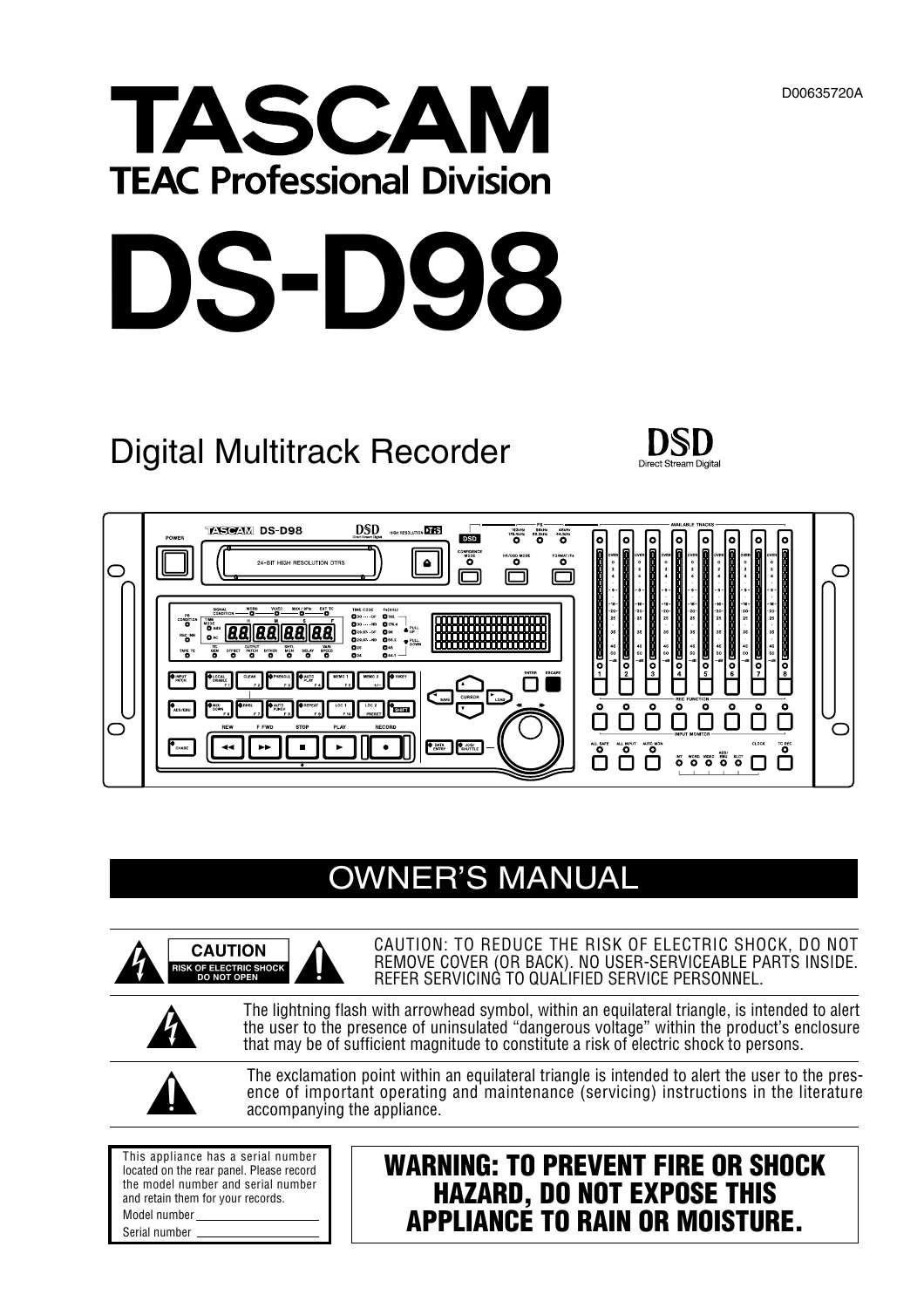# **IMPORTANT (for U.K. Customers)**

#### **DO NOT cut off the mains plug from this equipment.**

If the plug fitted is not suitable for the power points in your home or the cable is too short to reach a power point, then obtain an appropriate safety approved extension lead or consult your dealer.

#### If nonetheless the mains plug is cut off, remove the

fuse and dispose of the plug immediately, to avoid

a possible shock hazard by inadvertent connection to the mains supply.

If this product is not provided with a mains plug, or one has to be fitted, then follow the instructions given below:

**IMPORTANT:** The wires in this mains lead are coloured in accordance with the following code:

| <b>GREEN-AND-YELLOW</b> | : FARTH   |
|-------------------------|-----------|
| <b>BLUE</b>             | : NEUTRAL |
| <b>BROWN</b>            | : LIVE    |

**WARNING:** This apparatus must be earthed.

As the colours of the wires in the mains lead of this apparatus may not correspond with the coloured markings identifying the terminals in your plug proceed as follows:

The wire which is coloured GREEN-and-YELLOW must be connected to the terminal in the plug which is marked by the letter E or by the safety earth symbol  $\frac{1}{x}$  or coloured GREEN or GREENand-YELLOW.

The wire which is coloured BLUE must be connected to the terminal which is marked with the letter N or coloured BLACK.

The wire which is coloured BROWN must be connected to the terminal which is marked with the letter L or coloured RED.

When replacing the fuse only a correctly rated approved type should be used and be sure to re-fit the fuse cover.

IF IN DOUBT — CONSULT A COMPETENT ELECTRICIAN.

#### For U.S.A

### TO THE USER

This equipment has been tested and found to comply with the limits for a Class A digital device, pursuant to Part 15 of the FCC Rules. These limits are designed to provide reasonable protection against harmful interference when the equipment is operated in a commercial environment. This equipment generates, uses, and can radiate radio frequency energy and, if not installed and used in accordance with the instruction manual, may cause harmful interference to radio communications.

Operation of this equipment in a residental area is likely to cause harmful interference in which case the user will be required to correct the interference at his own expense.

#### **CAUTION**

Changes or modifications to this equipment not expressly approved by TEAC CORPORATION for compliance could void the user's authority to operate this equipment.

#### **For the consumers in Europe**

#### **WARNING**

This is a Class A product. In a domestic environment, this product may cause radio interference in which case the user may be required to take adequate measures.

#### **Pour les utilisateurs en Europe AVERTISSEMENT**

Il s'agit d'un produit de Classe A. Dans un environnement domestique, cet appareil peut provoquer des interférences radio, dans ce cas l'utilisateur peut être amené à prendre des mesures appropriées.

#### **Für Kunden in Europa**

#### **Warnung**

Dies is eine Einrichtung, welche die Funk-Entstörung nach Klasse A besitzt. Diese Einrichtung kann im Wohnbereich Funkstörungen versursachen ; in diesem Fall kann vom Betrieber verlang werden, angemessene Maßnahmen durchzuführen und dafür aufzukommen.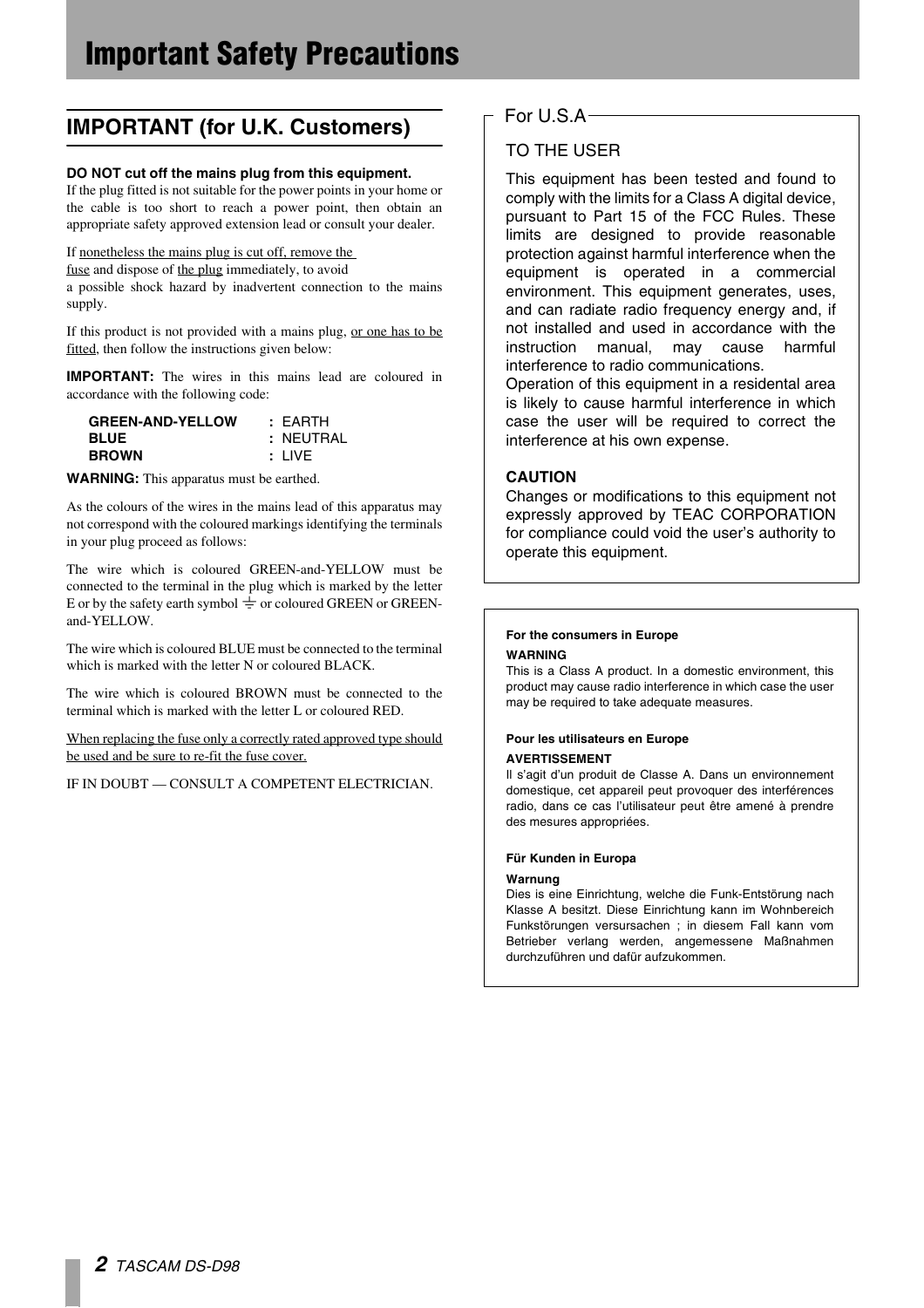# **IMPORTANT SAFETY INSTRUCTIONS**

#### **CAUTION:**

- **…Read all of these Instructions.**
- **…Save these Instructions for later use.**
- **…Follow all Warnings and Instructions marked on the audio equipment.**
- **1) Read Instructions** All the safety and operating instructions should be read before the product is operated.
- 2) Retain Instructions The safety and operating instructions should be retained for future reference.
- **3) Heed Warnings** All warnings on the product and in the operating instructions should be adhered to.
- **4) Follow Instructions** All operating and use instructions should be followed.
- **5) Cleaning** Unplug this product from the wall outlet before cleaning. Do not use liquid cleaners or aerosol cleaners. Use a damp cloth for cleaning.
- **6) Attachments** Do not use attachments not recommended by the product manufacturer as they may cause hazards.
- **7) Water and Moisture** Do not use this product near water for example, near a bath tub, wash bowl, kitchen sink, or laundry tub; in a wet basement; or near a swimming pool; and the like.
- **8) Accessories** Do not place this product on an unstable cart, stand, tripod, bracket, or table. The product may fall, causing serious injury to a child or adult, and serious damage to the product. Use only with a cart, stand, tripod, bracket, or table recommended by the manufacturer, or sold with the product. Any mounting of the product should follow the manufacturer's instructions, and should use a mounting accessory recommended by the manufacturer.
- **9)** A product and cart combination should be moved with care. Quick stops, excessive force, and uneven surfaces may cause the product and cart combination to overturn.



**10) Ventilation** — Slots and openings in the cabinet are provided for ventilation and to ensure reliable operation of the product and to protect it from overheating, and these openings must not be blocked or covered. The openings should never be blocked by placing the product on a bed, sofa, rug, or other similar surface. This product should not be placed in a built-in installation such as a bookcase or rack unless proper ventilation is provided or the manufacturer's instructions have been adhered to.

**11) Power Sources** — This product should be operated only from the type of power source indicated on the marking label. If you are not sure of the type of power supply to your home, consult your product dealer or local power company. For products intended to operate from battery power, or other sources, refer to the operating instructions.

**12) Grounding or Polarization** — This product may be equipped with a polarized alternating-current line plug (a plug having one blade wider than the other). This plug will fit into the power outlet only one way. This is a safety feature. If you are unable to insert the plug fully into the outlet, try reversing the plug. If the plug should still fail to fit, contact your electrician to replace your obsolete outlet. Do not defeat the safety purpose of the polarized plug.

**13) Power-Cord Protection** — Power-supply cords should be routed so that they are not likely to be walked on or pinched by items placed upon or against them, paying particular attention to cords at plugs, convenience receptacles, and the point where they exit from the product.

**14) Outdoor Antenna Grounding** — If an outside antenna or cable system is connected to the product, be sure the antenna or cable system is grounded so as to provide some protection against voltage surges and builtup static charges. Article 810 of the National Electrical Code, ANSI/NFPA 70, provides information with regard to proper grounding of the mast and supporting structure, grounding of the lead-in wire to an antenna discharge unit, size of grounding conductors, location of antenna-discharge unit, connection to grounding electrodes, and requirements for the grounding electrode.

#### **"Note to CATV system installer:**

This reminder is provided to call the CATV system installer's attention to Section 820-40 of the NEC which provides guidelines for proper grounding and, in particular, specifies that the cable ground shall be connected to the grounding system of the building, as close to the point of cable entry as practical.





**15) Lightning** — For added protection for this product during a lightning storm, or when it is left unattended and unused for long periods of time, unplug it from the wall outlet and disconnect the antenna or cable system. This will prevent damage to the product due to lightning and power-line surges.

**16) Power Lines** — An outside antenna system should not be located in the vicinity of overhead power lines or other electric light or power circuits, or where it can fall into such power lines or circuits. When installing an outside antenna system, extreme care should be taken to keep from touching such power lines or circuits as contact with them might be fatal.

**17) Overloading** — Do not overload wall outlets, extension cords, or integral convenience receptacles as this can result in risk of fire or electric shock.

**18) Object and Liquid Entry** — Never push objects of any kind into this product through openings as they may touch dangerous voltage points or short-out parts that could result in a fire or electric shock. Never spill liquid of any kind on the product.

**19) Servicing** — Do not attempt to service this product yourself as opening or removing covers may expose you to dangerous voltage or other hazards. Refer all servicing to qualified service personnel.

20) Damage Requiring Service — Unplug this product from the wall outlet and refer servicing to qualified service personnel under the following conditions:

- **a)** when the power-supply cord or plug is damaged.
- **b)** if liquid has been spilled, or objects have fallen into the product.
- **c)** if the product has been exposed to rain or water.

**d)** if the product does not operate normally by following the operating instructions. Adjust only those controls that are covered by the operating instructions as an improper adjustment of other controls may result in damage and will often require extensive work by a qualified technician to restore the product to its normal operation.

**e)** if the product has been dropped or damaged in any way.

**f )** when the product exhibits a distinct change in performance – this indicates a need for service.

**21) Replacement Parts** — When replacement parts are required, be sure the service technician has used replacement parts specified by the manufacturer or have the same characteristics as the original part.

Unauthorized substitutions may result in fire, electric shock, or other hazards.

**22) Safety Check** — Upon completion of any service or repairs to this product, ask the service technician to perform safety checks to determine that the product is in proper operating condition.

23) Wall or Ceiling Mounting — The product should be mounted to a wall or ceiling only as recommended by the manufacturer.

**24) Heat** — The product should be situated away from heat sources such as radiators, heat registers, stoves, or other products (including amplifiers) that produce heat.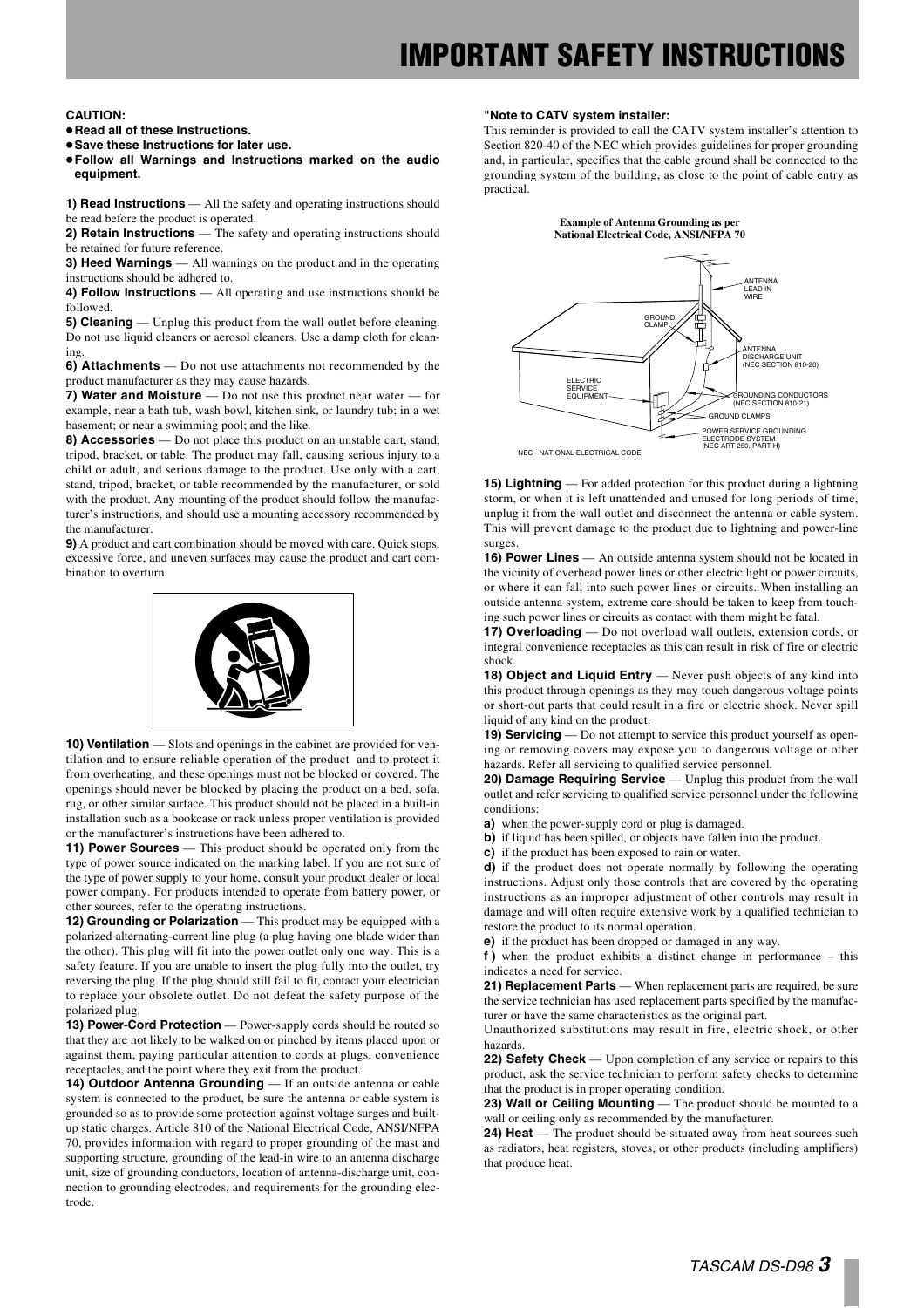The DS-D98 recorder provides the facility to record using the Direct Stream Digital (DSD) digital audio representation, as employed by the Super Audio CD format, using the convenient industry standard DTRS digital multitrack medium.

Based around the DA-98HR recorder, the DS-D98 has many features in common with its "parent" unit. PCM recordings made on this unit can be replayed on other DTRS units (subject to the sampling frequency and word length restrictions of the other units) and PCM recordings made on other DTRS units can be replayed on the DS-D98.

Please read the relevant portions of the DA-98HR manual, as supplied, in order to gain a full understanding of the basic operations of this unit.

The main differences between the DS-D98 recorder in DSD mode and the PCM digital audio mode (in which it acts in the same way as a DA-98HR recorder) are:

- The recording format and input sources. In DSD mode, the DS-D98 uses digital audio I/O in SDIF-3 or DSD raw audio format or the analog connectors fitted to the DSD slot board (compared with the TDIF and AES/EBU interfaces of the standard DA-98HR). In DSD mode, these standard TDIF and AES/EBU interfaces are not used.
- The number of tracks. In PCM mode, the DS-D98 is capable of recording eight, four or two tracks of

PCM digital data, depending on the sampling frequency selected. IN DSD mode, the DS-D98 recorder is capable of recording two tracks (per unit).

• Chaining units. For most DTRS units, up to 16 units may be chained together using the built-in synchronization facilities. With the DS-D98, up to 256 DTRS units may be branched together, providing up to 512 tracks of audio (see ["SYNC](#page-9-0)  [BRANCH functions" on page 10](#page-9-0)).

#### **NOTE**

*Note that the DSD board must be fitted and the appropriate version of firmware fitted in the unit for these DSD operations to work. If these conditions are not present, error messages will be displayed.*

Key features of the unit include:

- Direct conversion between DSD and analog signals, using the onboard  $\Delta \Sigma$  AD and DA convertors.
- A newly-developed VCXO PLL reduces the jitter rate and improves the sonic performance.
- An OS-CON condensor improves sonic performance, decoupling the power supply circuitry from the audio circuitry.
- Filtering: two types are available on the DS-D98: the Standard (GIC) filter, recommended when working with SACD, and the Custom filter for more general work.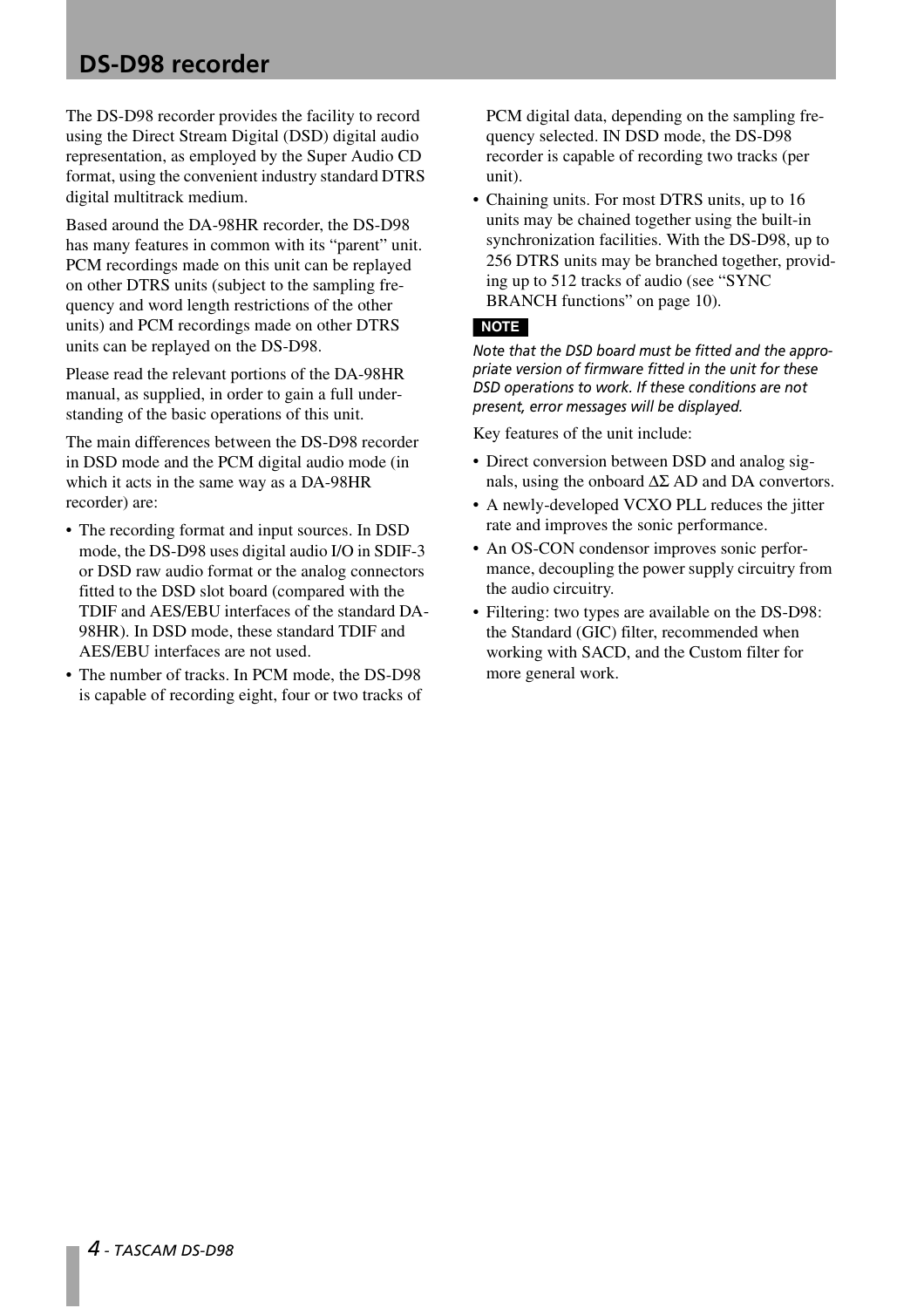# **Rear panel connections**



#### **NOTE**

*All items not mentioned here are explained in the main DA-98HR manual. Consult 2.2, "Rear Panel connectors" for full details.*

1 **SYNC BRANCH OUT** Connect this to the **REMOTE IN/SYNC IN** of a branched DTRS unit using a PW-88S cable. See ["SYNC BRANCH func](#page-9-0)[tions" on page 10](#page-9-0) for details.

2 **SDIF-3 IN** This pair of BNC connectors is used for inputting DSD data (each connector carries one channel).

Connect these inputs to suitably-equipped DSD devices, and select the format using the menu item [\("DSD Digital I/O" on page 7\)](#page-6-0).

3 **SDIF-3 OUT** This pair of BNC connectors is used for outputting DSD data (each connector carries one channel).

The exact signals being monitored depend on the transport status and the status of the **INPUT MONITOR** of the tracks as well as the confidence mode. See 5, "Monitoring modes" of the DA-98HR manual for full details of monitoring modes.

Connect these outputs to suitably-equipped DSD devices, and select the format using the menu item [\("DSD Digital I/O" on page 7](#page-6-0)).

# 4 **MONITOR OUT (AES/EBU) 44.1kHz**

This XLR-type connector outputs AES/EBU data at 44.1kHz for the purposes of monitoring. Connect this to a suitably-equipped device to allow monitoring of the recordings made on the DS-D98

5 **AUX** This 9-pin D-sub connector is reserved for future expansion, providing remote control of the **REC FUNCTION**, as well as AES/EBU outputs.

6 **ANALOG INPUTS (1, 2)** This pair of balanced XLR-type connectors is used for the input of analog audio.

7 **ANALOG OUTPUTS (1, 2)** This pair of balanced XLR-type connectors is used for the output of analog audio.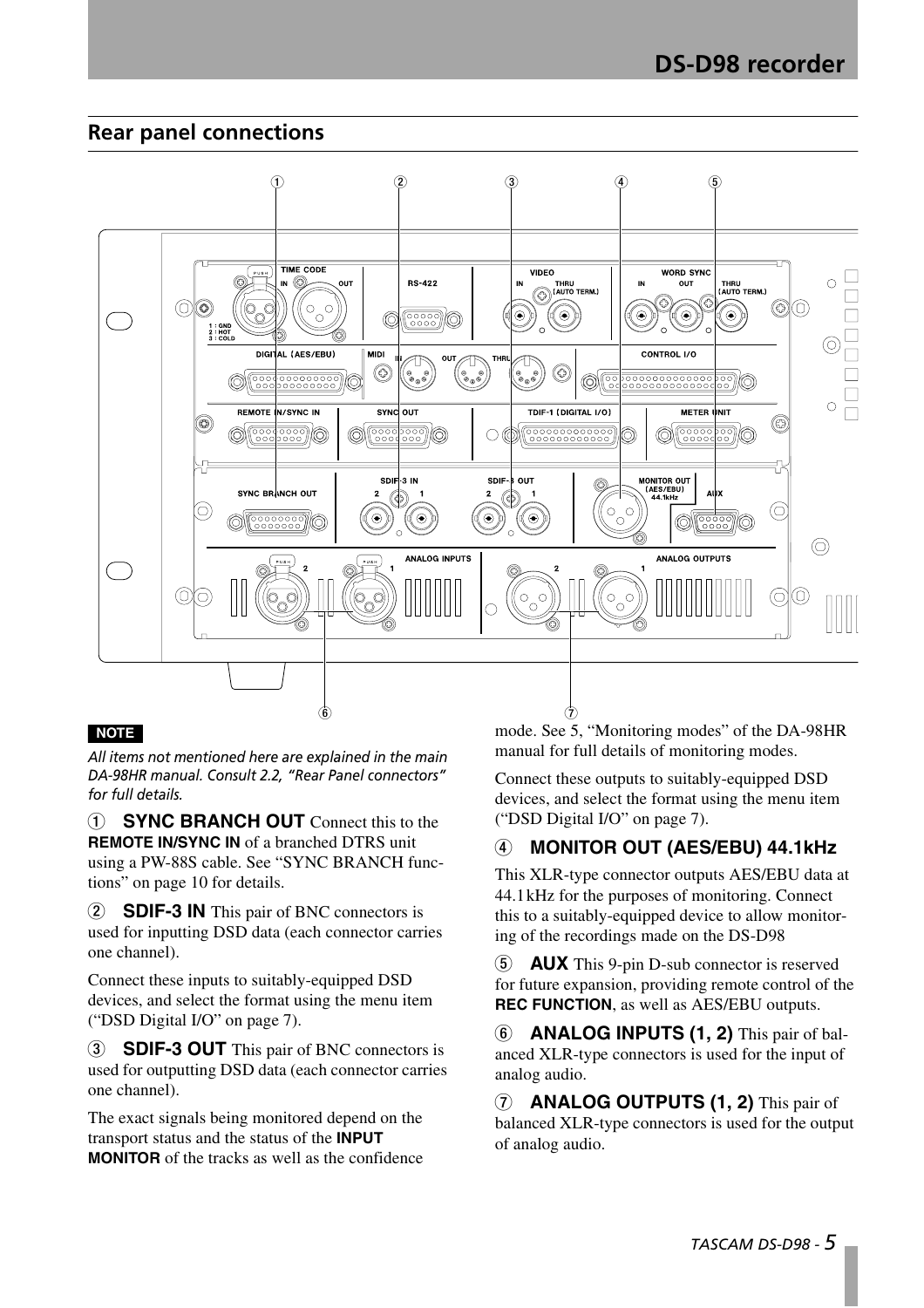The exact signals being monitored depend on the transport status and the status of the **INPUT MONITOR** of the tracks as well as the confidence mode. See 5, "Monitoring modes" of the DA-98HR manual for full details of monitoring modes.

#### **NOTE**

*These analog connectors (input and output) are wired according to the usual standard: 1=ground, 2=hot, 3=cold.*

# **DSD mode**

Whenever a tape is formatted in the DS-D98 in DSD mode (see below), or a tape previously formatted in DSD mode is inserted, the unit enters DSD mode.



The blue **DSD** indicator on the front panel  $\circled{8}$  lights to show this mode is now active.

*Unbalanced equipment should not be connected to the analog input or output connectors.*

*Since the metering is performed using a 44.1kHz PCM conversion, the levels of signals which have a frequency of more than 20kHz are not shown on the meters.*

In DSD mode, the **AVAILABLE TRACK** indicators for tracks 1 and 2  $(0)$  light green, also showing that DSD mode has been selected.

When the unit is in DSD mode, the explanations given in this document apply.

When a DSD-formatted tape is ejected and a standard PCM DTRS tape is inserted (or a blank tape is formatted in PCM mode), the unit reverts to PCM mode. The **DSD** indicator goes out.

In DSD mode, only 44.1kHz-based sampling frequencies may be used. 48kHz sampling frequencies are invalid in this format.

However, the sampling frequency indicators to the right of the tape counter do not light in DSD mode. If pull-up or pull-down Fs shift is enabled (9.4.1, "Pull up and pull down (Fs shift)", however, the **PULL UP** and **PULL DOWN** indicators light appropriately.

# **Formatting the tape**

As with all DTRS recorders, it is necessary to format a tape before using it in the DS-D98 recorder.

See 6.2, "Formatting a tape" in the main DA-98HR manual for details of how the tape is formatted.

However, there is a significant addition to the options available for the DS-D98, which is the provision of the DSD mode.

- **1 Switch on the DS-D98 and load a tape into the tape loading slot. As the tape is loaded and threaded, the tape counter shows** *--LoAD--***.**
- **2 Press REW to take the tape to the beginning. When the beginning of the tape is reached, the tape counter shows**  $b \circ b$  **("beginning of tape").**

**3 Press the FORMAT/Fs key. The indicator starts blinking. Press the FORMAT/Fs key again within five seconds. The indicator then lights steadily.**

**If you do not press the FORMAT/Fs key twice within five seconds, the indicator goes out. This is a feature designed to stop you formatting a tape accidentally.**

#### **NOTE**

*If you do press the* **FORMAT/Fs** *key twice so that the indicator lights steadily and you then change your mind about formatting the tape, you can use the* **STOP** *key, the* **CLEAR** *key or the* **ESCAPE** *key to cancel the operation.*

**4 Use the HR/DSD MODE key** 9 **to select the DSD mode. Repeated presses of this key cycle between the following status modes:**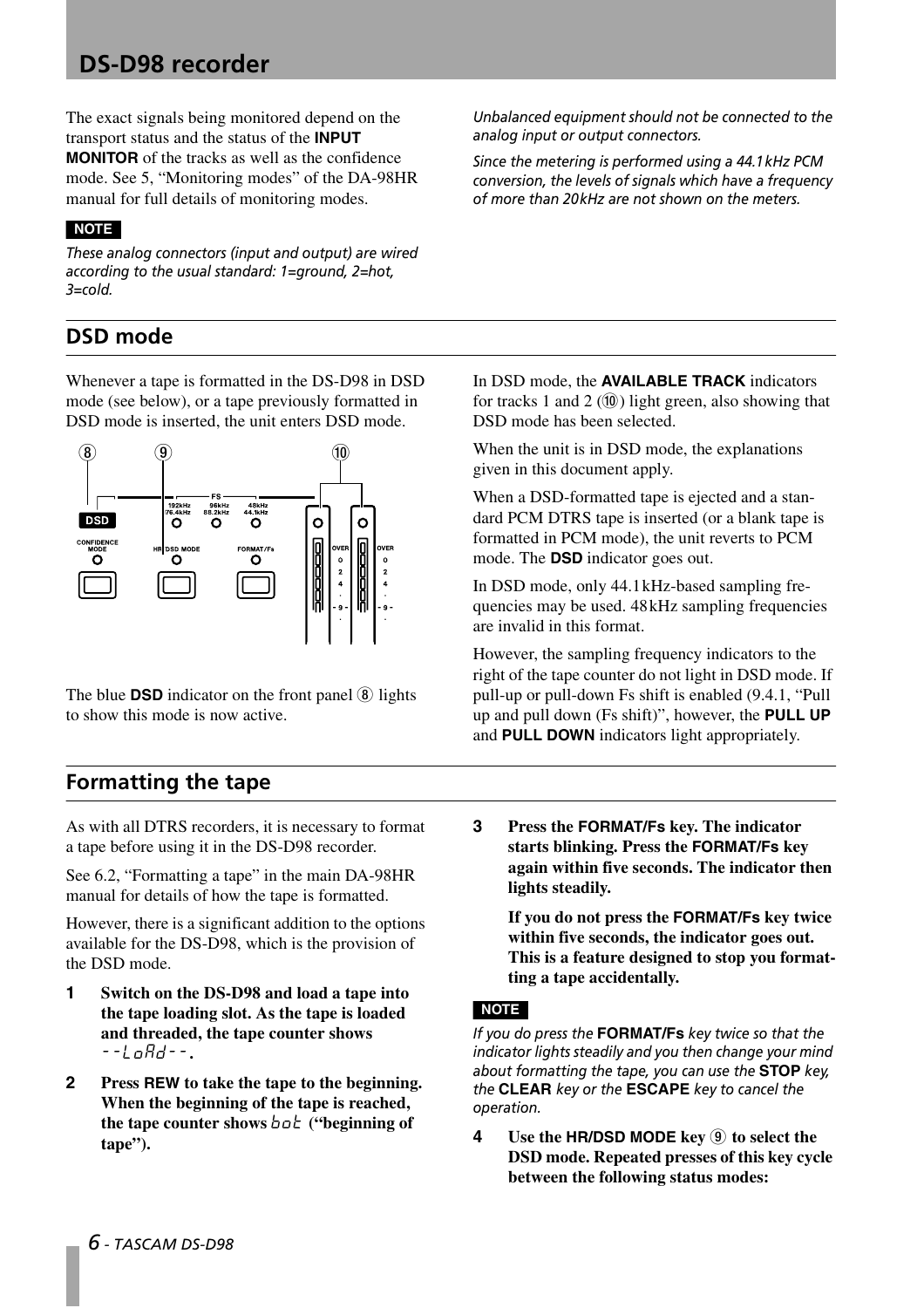**PCM 16 bit PCM 24 bit DSD**

**When the DSD mode is selected, the blue DSD indicator** 8 **lights.**

**5 With the DSD option selected (the DSD indicator is lit), start formatting the tape by holding down the RECORD key and pressing the PLAY key.**

#### **NOTE**

*The tape counter may show a negative ABS time for a short while at the start of the formatting process. While it is displaying a negative value, no audio recording can take place.*

**The tape formats to the end, and then rewinds automatically, stopping at the** *00 00 00 00* **position.**

**You are now able to use the tape for recording.**

# **Clock settings in DSD mode**

When recording in DSD mode, take note of the following clock settings.

These settings are made using the **CLOCK** key, as described in the DA-98HR manual (6.1.1, "Selecting the word sync clock").

### **Digital recording**

When recording in DSD mode through the digital BNC connectors, the appropriate clock indicator should be lit (depending on the clock source to which the unit is to be synchronized).

#### **NOTE**

*Note that in DSD mode, the AES/EBU digital audio connectors are not used for audio I/O and cannot therefore be used as clock sources.*

If WORD sync is used, the sampling frequency must be 44.1kHz.

In the case of the recording being synchronized to other clock sources, the appropriate clock sources should be selected as described in 6.1.1, "Selecting

the word sync clock".

# **Analog recording**

When recording in DSD mode through the balanced analog connectors on the DSD board, with no reference to any other digital audio, the **SLOT** clock indicator should be lit (that is, the A/D converters in the DSD slot card act as the clock sync source). This miminizes jitter.

**Additional DSD mode menus**

There are two additional menu items which affect the operation of the unit. Both of these are in menu group

# <span id="page-6-0"></span>**DSD Digital I/O**

In this menu item, the type of digital audio received at the slot card's digital input connectors and transmitted from the output connectors can be selected:

DSD Digital I/O  $SDIF-S$ 

D: DSD Digital I/O ( $\complement$   $\leq$   $\triangle$   $\complement$   $\cong$   $\cong$   $\Box$   $\cong$   $\Box$   $\cong$   $\Box$   $\cong$   $\Box$   $\cong$   $\Box$   $\cong$   $\Box$   $\cong$   $\Box$   $\cong$   $\Box$   $\cong$   $\Box$   $\cong$   $\Box$   $\cong$   $\Box$   $\cong$   $\Box$   $\cong$   $\Box$   $\cong$   $\Box$   $\cong$   $\Box$   $\cong$  Analog Out Filter (DsdFilter).

Change this value between SDIF-3 format and "raw" DSD data ( $DSD$  Raw) as appropriate.

The input and output formats are set together using this screen.

Note that the raw DSD data may contain very low frequencies which may cause artifacts in analog signals. SDIF-3 changes the tone by eliminating such ultra-low components.

*TASCAM DS-D98 - 7*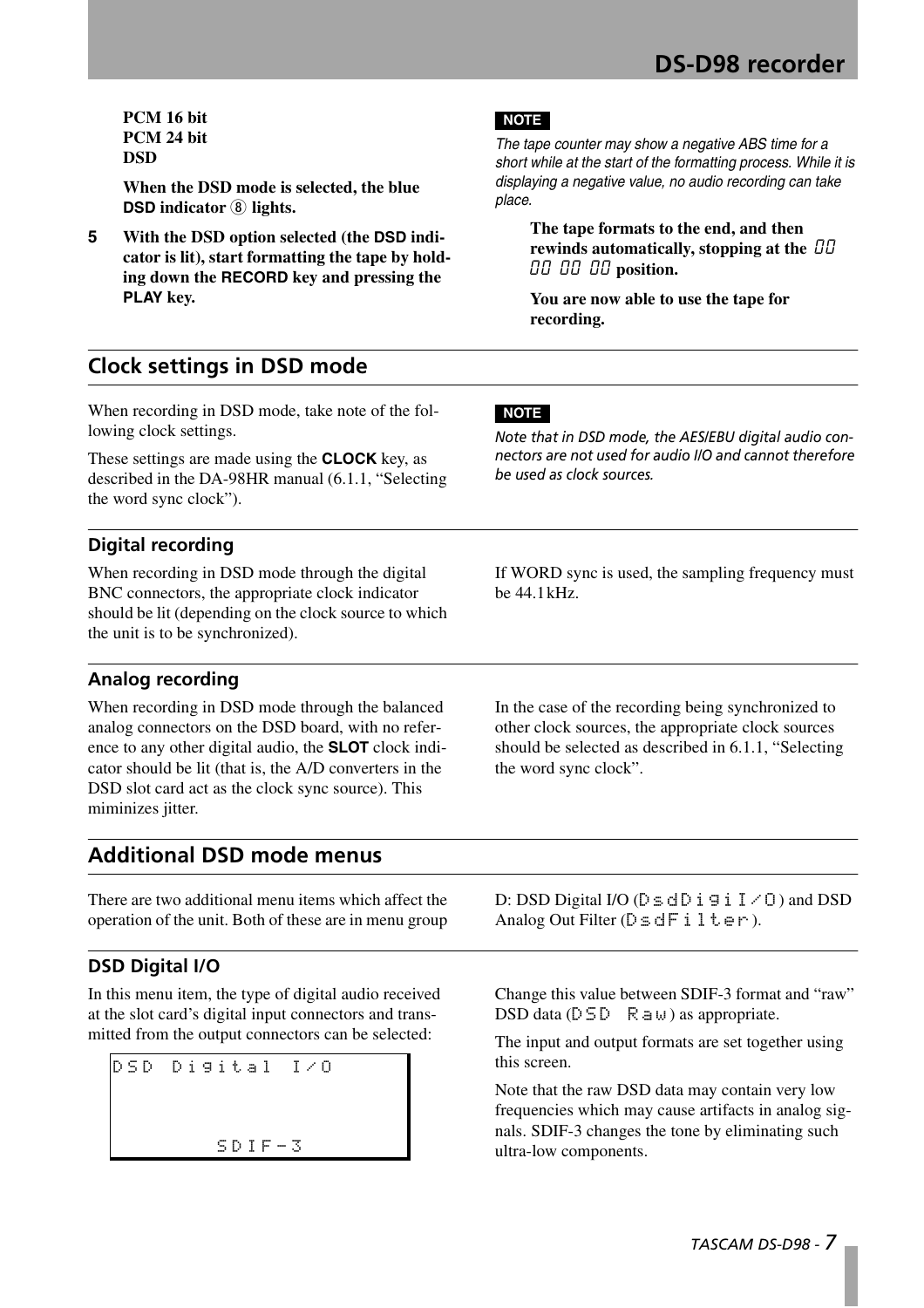Some units from other manufacturers output raw data and some use SDIF-3. The DS-D98 allows you to make the appropriate selection, depending on the other units.

#### **Output filter**

The type of analog output filter employed by the DS-D98 can be selected in this menu:

DSD Analog Out Filtr Standard

Either the "standard" filter  $(5t \text{ and } t \text{ or } d)$ , as used in the SACD process, or the  $\complement u \subseteq \mathbf{t} \circ \mathbf{m}$  TAS-CAM filter can be selected.

# **Features of the DA-98HR in DSD mode**

A number of menu items and options available have no meaning in DSD mode. Although these menus appear on the screen and it appears that values may be set for the parameters, these settings actually do not have any effect in DSD mode.

The numbers here refer to the paragraph numbers describing these options in the DA-98HR manual.

**Dithering** Dithering has no place when DSD is selected, and therefore the dithering options (7.12, "Dither") have no relevance here.

**Sine oscillator** The sine oscillator (7.9, "Sine" oscillator") cannot be operated in DSD mode.

**TDIF input word length** Since the TDIF inputs are not used in DSD mode, the concept of TDIF input word length (7.10.2, "Selecting input word length") is not appropriate here.

**AES dual/fast selection** Since the AES/EBU digital formats are not used in DSD mode, this selecNote that if another unit also provides a choice of either raw or SDIF-3, SDIF-3 is the recommended choice, because of the low-cut filtering capabilities.

The  $C \cup S$  to m filter provides better frequency characteristics and its use is recommended for use in recording or editing in order to maintain sonic quality throughout these stages of the project.

However, when actually performing the mastering process, the  $5t$  and ard filter should be selected in order to maintain compatibility with the standard.

In technical terms, the standard filter attenuates at 100 kHz by about 30dB, and the custom filter by about 20dB.

tion (7.10.3, "Setting the high-frequency AES/EBU I/O transfer mode") is not appropriate here.

**AES Cbit mode** The AES/EBU format is not used in DSD mode, and therefore this option (7.10.4, "Cbit mode") is not meaningful.

**Output word length** Since word length has no meaning in DSD mode, this option (7.13, "Output word length") has no effect.

**TDIF Ebit mode** Since TDIF format is not used in DSD mode, this option is not meaningful here.

**Mix input select** This option (5.4, "Mixdown patchbay" is not available in DSD mode. In DSD mode, track 1 is tied to channel 1 and track 2 is tied to channel 2.

**Mixdown** This option (5.4, "Mixdown patchbay") is not available in DSD mode.

**METER UNIT** This rear panel connector cannot be used in DSD mode.

#### **Input patchbay**

When using the **INPUT PATCH** key to perform input patching on the DS-D98 in DSD mode, the situation is slightly different from that in PCM mode.

The options available are  $\upbeta$  (analog inputs of the slot card),  $\[\n\bigcup$  (digital inputs of the slot card) or  $\[\mathbb{M}\]$ (muted).

Each individual input can be routed to either of the two input channels, so the choices are:

| Channel $1$ $0.1,0.2,0.1,0.2,0.1,0.1$                                            |
|----------------------------------------------------------------------------------|
| Channel $2$ $\theta$ $1, \theta$ $2, \theta$ $1, \theta$ $2, \theta$ $2, \theta$ |

See 6.3.3, "Selecting input sources" for full details of how to perform input patching.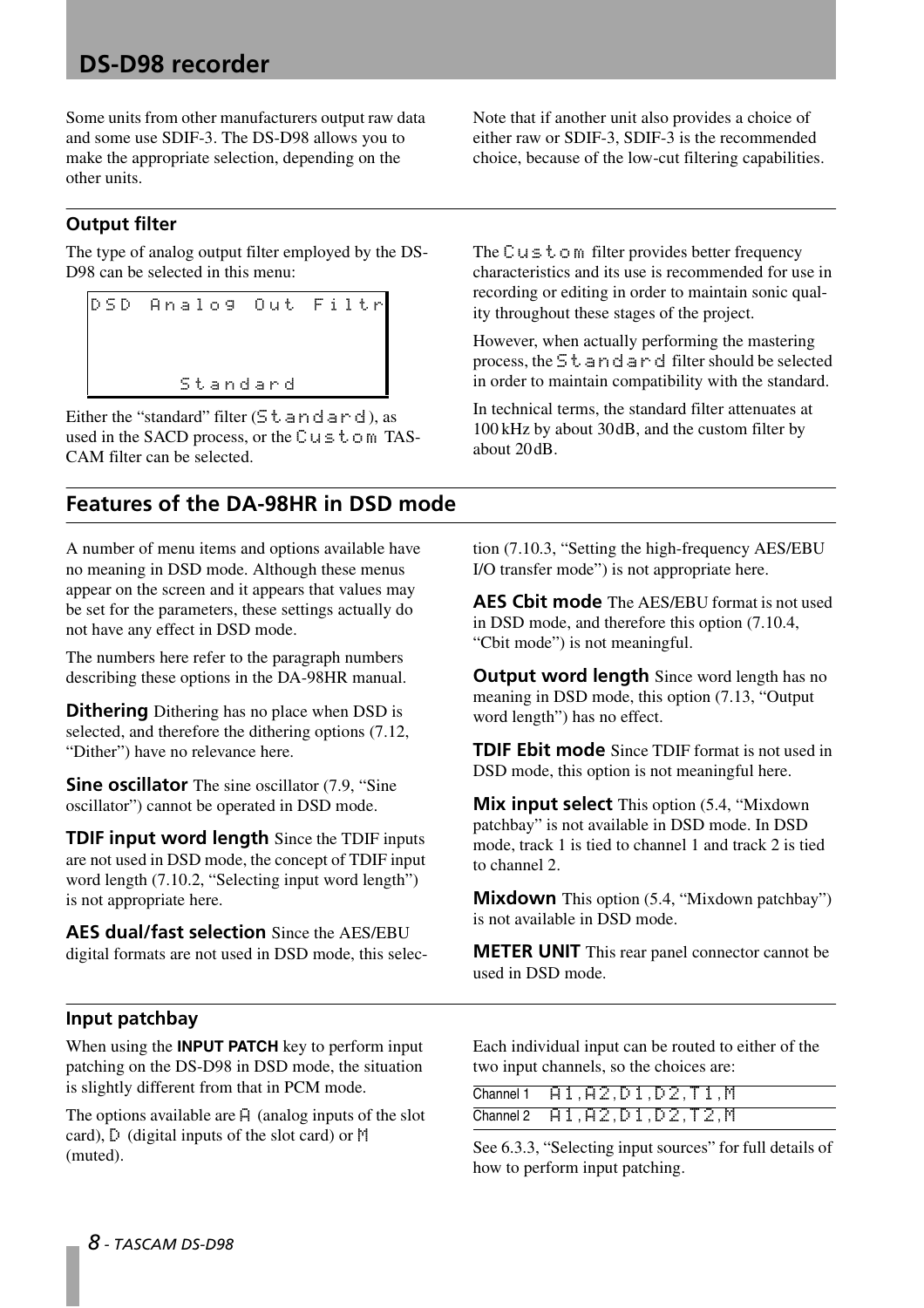### **Shuttle mode**

In PCM mode, shuttle operations are possible (7.6, "Shuttle operations"), but when shuttling, no sound is output.

#### **Board versions**

When the DSD board is fitted and the input and output board firmware version is checked using the menu system (menu group D), the input and output

The concept of shuttle muting (7.6.2, "Shuttle muting") therefore has no meaning in DSD mode.

board information is displayed in an identical way on the two screens.

# **Error messages**

Most error messages displayed in DSD mode are identical to those displayed in PCM mode, except for the following:

If the board PLL clock becomes unlocked, either on the input or output stage,  $Input$  Slot Unlocked will always be shown.

Note that in PCM mode, if an attempt is made to select the **SLOT** option as the clock source with the 48kHz family of sampling frequencies, an error message is displayed:  $n \circ \text{close}$ , as the DSD slot card cannot be used with these sampling frequencies.

# **Analog reference levels**

The DS-D98 is capable of accepting and outputting analog signals at one of three reference levels:

|                      | Reference<br>level | <b>Nominal</b><br>level | <b>Maximum</b><br>level |
|----------------------|--------------------|-------------------------|-------------------------|
| <b>TASCAM</b>        | $-16$ d $BFS$      | +4dBu                   | +20dBu                  |
| European<br>standard | $-18$ d $BFS$      | +4dBu                   | $+22$ dBu               |
| <b>SMPTE</b>         | $-20$ d $BFS$      | +4dBu                   | +24dBu                  |

As the unit is shipped, it confirms to the TASCAM standard. If this is to be changed, this must be done by changing jumpers on the DSD board.

Both input and output reference levels should be set together. It is not possible to set only the input or only the output reference level.

#### **WARNING**

*Regarding installation and configuration details, consult your nearest TASCAM dealer.*

*These instructions are for use by authorized service personnel. Fitting and removing slot boards are not user operations and such operations carried out by unauthorized personnel will void the warranty.*

A cross-head (Phillips) screwdriver and a flat antistatic surface on which to lay the boards while you are working will be necessary, as well as sufficient space to work (if the DS-D98 is mounted in a rack, it

will probably have to be removed from the rack in order to fit the boards).

There are four jumpers to be set on the board:



These jumpers have the following meaning (where  $\checkmark$ is closed and  $\boldsymbol{\times}$  is open).

|                                  | W103<br>W203 | W104<br><b>W204</b> | W108<br>W208 | W109<br>W209 |
|----------------------------------|--------------|---------------------|--------------|--------------|
| <b>TASCAM</b><br>$-16$ d $BFS$ ) | X            | x                   |              |              |
| European<br>$-18$ d $BFS$        |              |                     | X            |              |
| <b>SMPTE</b><br>$-20$ d $BFS$    |              |                     | x            |              |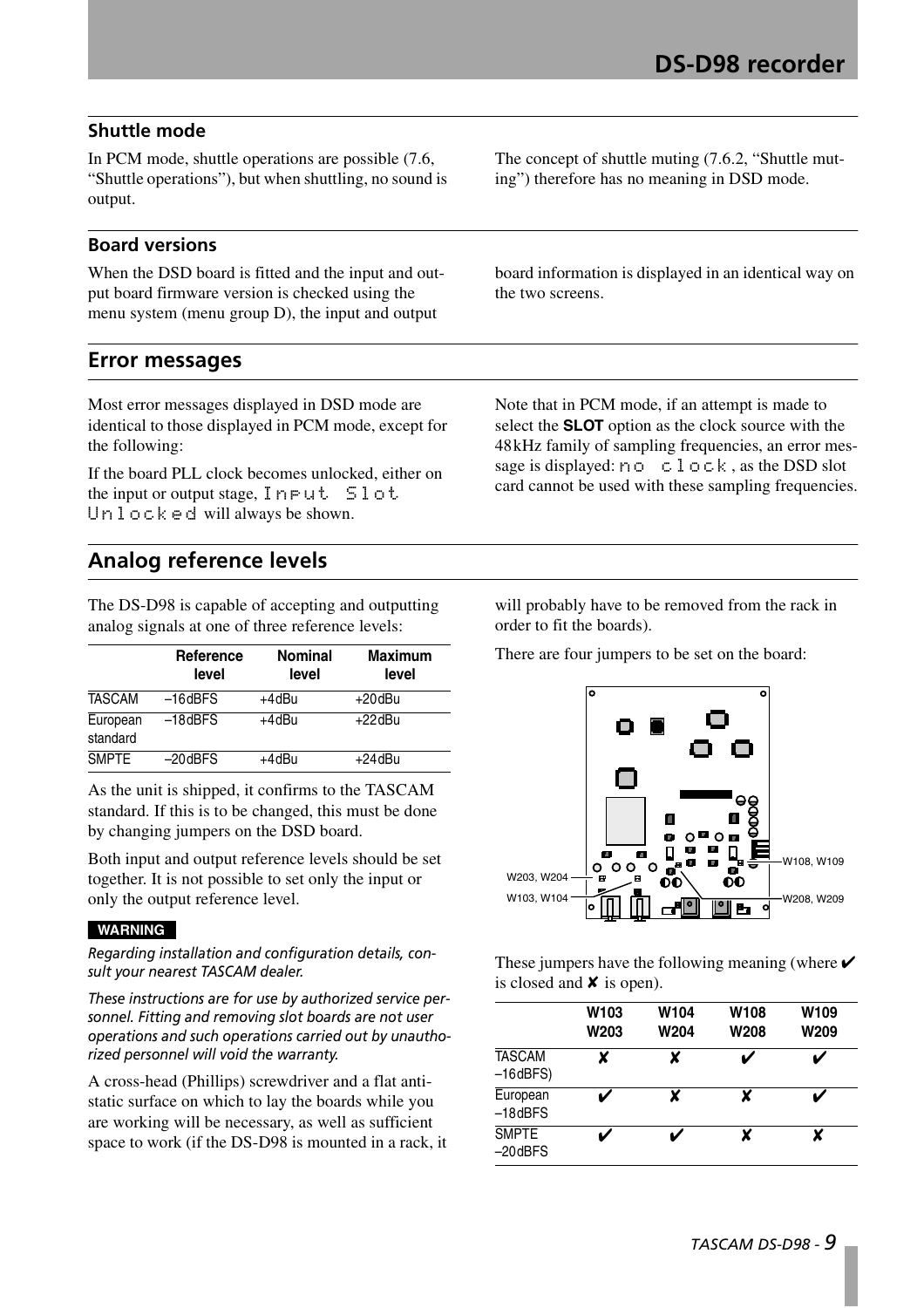- **1 Make sure the power to the DS-D98 is turned off and the power cord is removed. Disconnect all other equipment from the DS-D98.**
- **2 Unfasten the screws retaining the board at the rear of the DS-D98**



- **3 Remove the board. Set aside the retaining screws for later use.**
- **4 Set the reference levels on the board as requested by the customer, as described here.**

**5 Slide the board, component side uppermost, into the slot, until you feel the fingers of the board mesh with the internal socket.**



- **6 Push the board firmly, but without excessive sudden force, until it can go no further. The rear panel of the board should now be flush with the rear panel of the DS-D98.**
- **7 Fasten the board in place using the screws which retained the board removed in step 3.**
- **8 Replace the DS-D98 in the rack, reconnect the other equipment (including the analog connections) and reconnect the power.**

# <span id="page-9-0"></span>**SYNC BRANCH functions**

The DS-D98 introduces a new concept for slave units: *branching*. Using the **SYNC BRANCH** connector, connected to the **REMOTE IN/ SYNC IN** of another DS-D98 unit, or any other TASCAM DTRS unit, one DS-D98 can be used to control up 15 other such branch units.

The first unit connected to the head of such a branch must be set to have a machine ID of 2, and the other branch units in the branch should have IDs following this, in order. See 8.2, "Machine ID and master/slave settings" in the DA-98HR manual.

Subsequent branch units are connected using the **SYNC OUT** to **REMOTE IN/SYNC IN** chain, as is standard with DTRS units. See 8.1, "Synchronization connections" for details.

The last unit in the chain must be terminated.

When units are connected in this way, the transport controls of the first unit in the branch are used to control the slave units, when these branch units are set to chase (ABS chase, not timecode chase—see 8.2.3,

"Master/slave settings (CHASE mode)" for full details of how to set this.

In addition, if the slave branch units are set to be in 2 track mode (this means either DSD mode in the case of DS-D98 units, or quad sampling frequency mode in the case of DS-D98 or DA-98HR units), the following features are also available from the master DS-D98:

- Level meters. The first branch slave (ID=2) uses meters 3 and 4 on the master branch unit, slave ID=3 uses 5 and 6, and slave ID=4 uses 7 and 8.
- **AVAILABLE TRACK** indicators (the master unit displays the status of the available tracks on the branch slaves—green for DSD, red for quad sampling frequency tracks). Assignments as for the level meters.
- **REC FUNCTION** keys and indicators (assignments as for the meters)
- **INPUT MONITOR** keys and indicators (assignments as for the meters)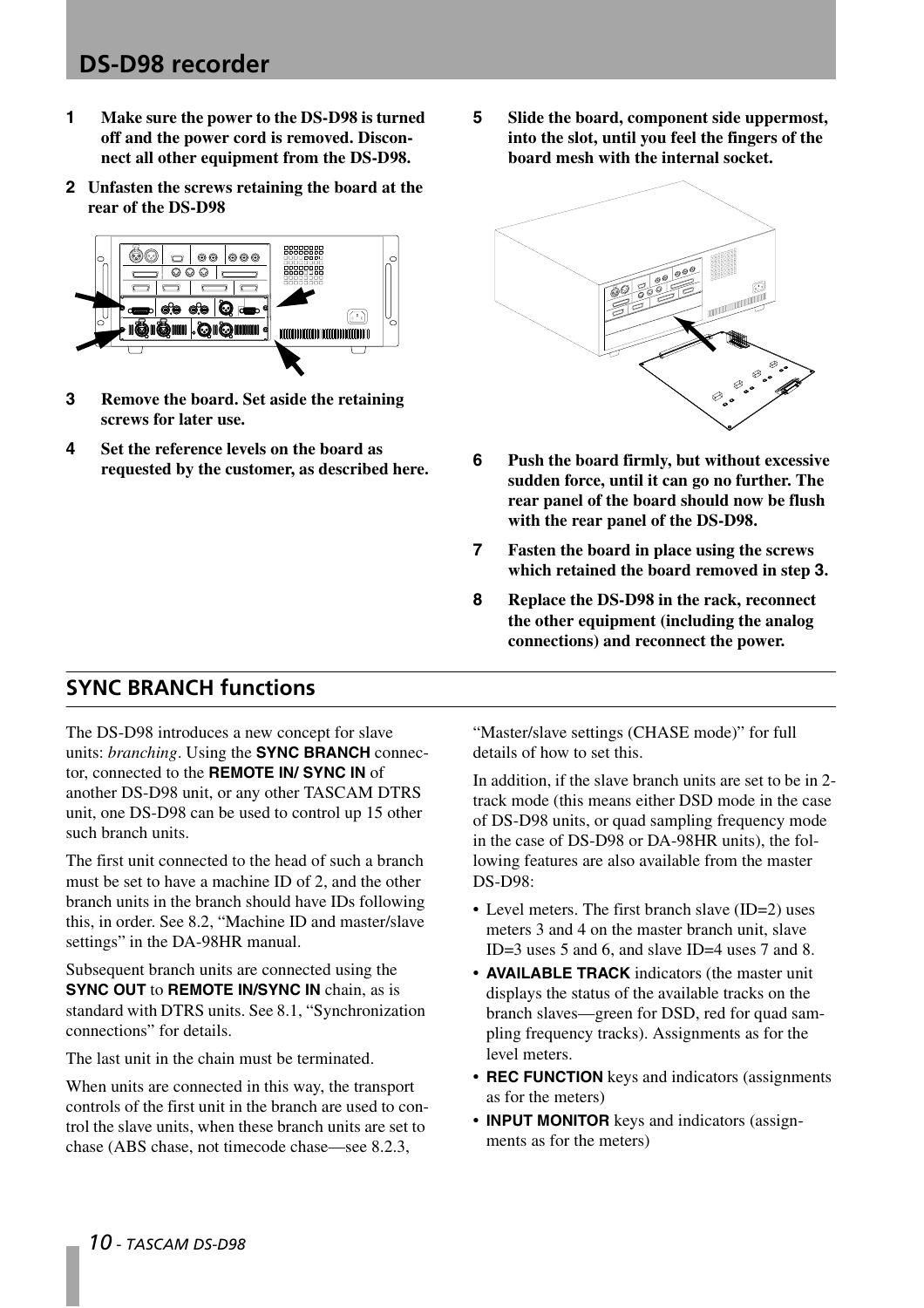In addition to these controls and indicators, the following settings are transmitted "down the chain" from the master to the slave branch units (for these settings, the appropriately-labeled master branch unit key controls the status of the slaves):

- ALL SAFE condition (6.3, "Recording the first tracks")
- ALL INPUT condition (5.1.1, "ALL INPUT and INPUT MONITOR")
- AUTO MON condition (5.1.2, "AUTO MON")

#### **Branches and chains**

Since sixteen machine IDs are available, the maximum number of units which can be branched in the way described above is sixteen (one master branch unit and up to fifteen branch slaves).

However, it is also possible to use the standard DTRS chaining method, so that one remote controller such as the RC-898 can control a chain of DTRS nodes. If these node devices are DS-D98 units, each one of these chain node slaves can act as a branch master of up to fifteen branch slaves (a total of up to 256 machines).

As far as the ID of the master node of each branch is concerned, this must follow the conventions of the

**Specifications**

#### **Audio characteristics**

These figures are measured with the I/O Clock Range set to Narrow (see 6.1.3, "Clock range with slot board" in the main manual:

**Analog performance** Frequency response: 10Hz to 20kHz ±0.5dB 10Hz to 50kHz –3dB (±1dB) Distortion: 0.005% (1kHz, AES-17 filter)  $\overline{S/N}$  ratio:  $> 102$ dB (1kHz, AES-17 filter and A-weighting) Dynamic range:  $> 102$ dB (1kHz, AES-17 filter and A-weighting) Channel separation: > 95dB (1kHz) Input connectors XLR-3-31 type (x 2) Nominal input level +4dBu Reference level –16dBFSa, –18dBFS, –20dBFS Maximum input level: +20dBu<sup>a</sup>, +22dBu, +24dBu (jumper-selectable)  $Input impedance:$  >  $15k\Omega$ Output connectors XLR-3-32 type (x 2) Nominal output level  $+4dBu$ Reference level –16dBFSa, –18dBFS, –20dBFS

The end result of this arrangement is that the DS-D98, when acting as a master in this way, can appear to be a multi-track recorder. With three branch slaves connected, a single unit can control a full eight tracks of DSD recording.

#### **NOTE**

*Strictly speaking, the branch slave units do not need to be in 2-track mode, but only the first two tracks of a slave unit are accessible from a master when they are connected in this way.*

node chain (in other words, the IDs of the branch master units — that is, the nodes in the chain — must go in sequence from 1, starting with the machine closest to the remote control unit).

The first slave branch units in the branches must be numbered with ID 2, and the others must follow in sequence.

Since there are two ways of connecting: the node chain and the branch, it is therefore possible to have the same machine ID occurring twice in a branch (once for the branch master, and once for one branch slave). It is not possible to have the same ID occurring twice in a node chain, however.